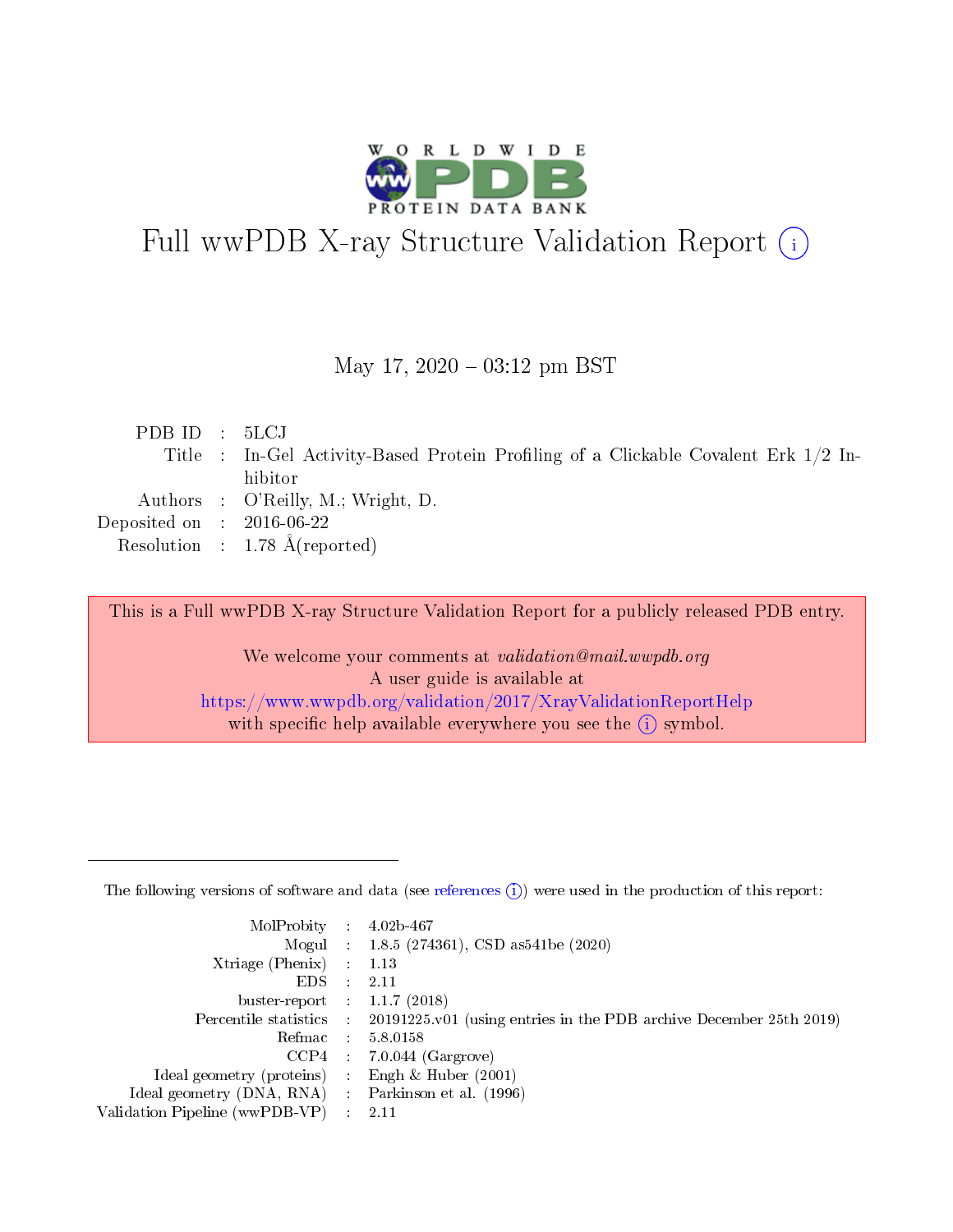# 1 [O](https://www.wwpdb.org/validation/2017/XrayValidationReportHelp#overall_quality)verall quality at a glance  $(i)$

The following experimental techniques were used to determine the structure: X-RAY DIFFRACTION

The reported resolution of this entry is 1.78 Å.

Percentile scores (ranging between 0-100) for global validation metrics of the entry are shown in the following graphic. The table shows the number of entries on which the scores are based.



| Metric                | Whole archive<br>$(\#\mathrm{Entries})$ | Similar resolution<br>$(\#\text{Entries},\,\text{resolution}\,\,\text{range}(\textup{\AA}))$ |
|-----------------------|-----------------------------------------|----------------------------------------------------------------------------------------------|
| $R_{free}$            | 130704                                  | $9185(1.80-1.76)$                                                                            |
| Clashscore            | 141614                                  | $10184(1.80-1.76)$                                                                           |
| Ramachandran outliers | 138981                                  | $10051(1.80-1.76)$                                                                           |
| Sidechain outliers    | 138945                                  | $10050(1.80-1.76)$                                                                           |
| RSRZ outliers         | 127900                                  | $9032(1.80-1.76)$                                                                            |

The table below summarises the geometric issues observed across the polymeric chains and their fit to the electron density. The red, orange, yellow and green segments on the lower bar indicate the fraction of residues that contain outliers for  $>=3, 2, 1$  and 0 types of geometric quality criteria respectively. A grey segment represents the fraction of residues that are not modelled. The numeric value for each fraction is indicated below the corresponding segment, with a dot representing fractions  $\epsilon=5\%$  The upper red bar (where present) indicates the fraction of residues that have poor fit to the electron density. The numeric value is given above the bar.

| Mol           | hain       | Length | Quality of chain |    |    |
|---------------|------------|--------|------------------|----|----|
|               |            |        | 7%               |    |    |
| <u>. на п</u> | <u>. .</u> | 368    | 85%              | 9% | 6% |

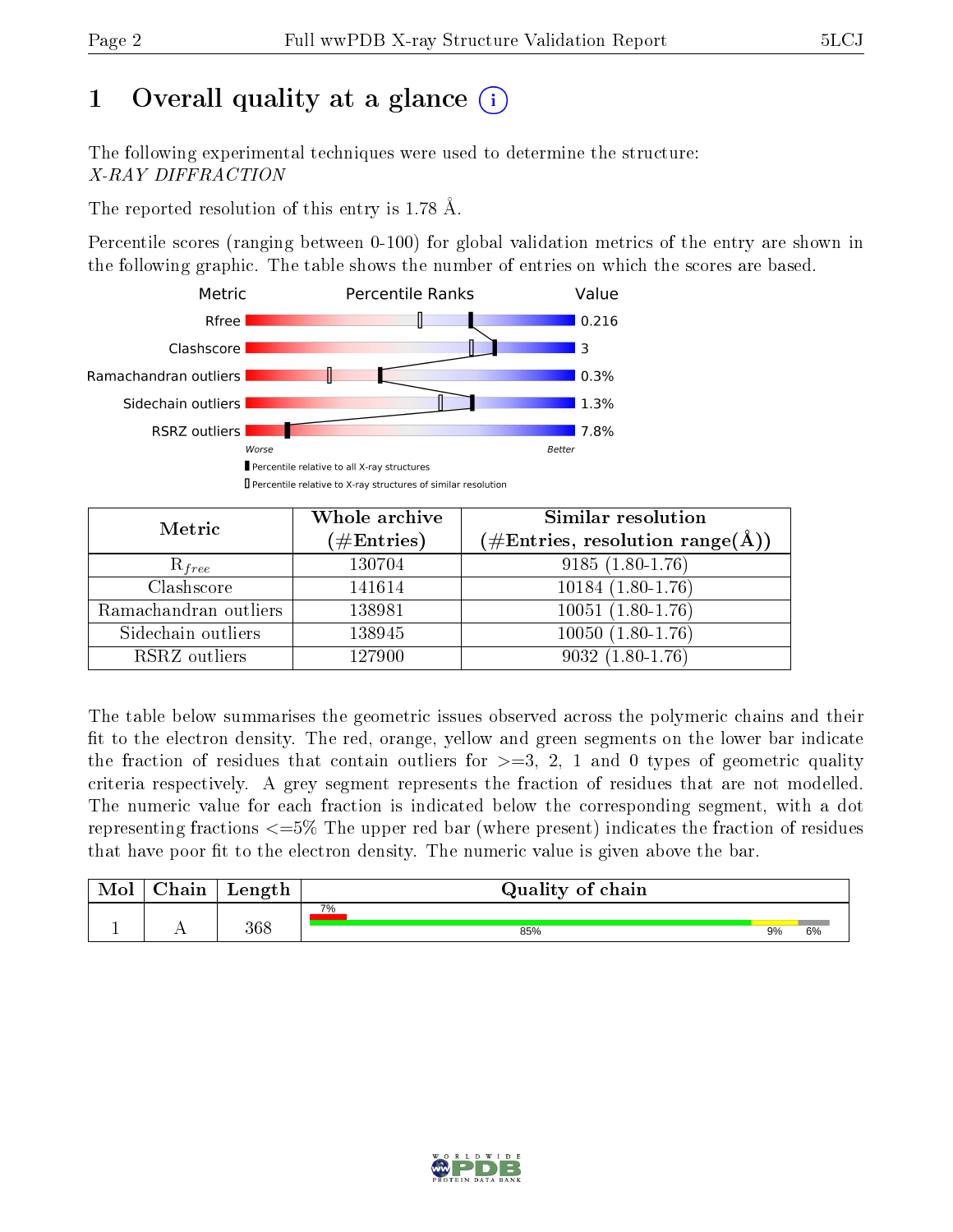# 2 Entry composition  $\left( \cdot \right)$

There are 4 unique types of molecules in this entry. The entry contains 3483 atoms, of which 33 are hydrogens and 0 are deuteriums.

In the tables below, the ZeroOcc column contains the number of atoms modelled with zero occupancy, the AltConf column contains the number of residues with at least one atom in alternate conformation and the Trace column contains the number of residues modelled with at most 2 atoms.

Molecule 1 is a protein called Mitogen-activated protein kinase 1.

| Mol | Chain | Residues | Atoms         |      |     |  | $\text{ZeroOcc} \mid \text{AltConf} \mid \text{Trace}$ |  |  |
|-----|-------|----------|---------------|------|-----|--|--------------------------------------------------------|--|--|
|     |       | 346      | Tota.<br>2863 | 1842 | 489 |  | 16                                                     |  |  |

There are 8 discrepancies between the modelled and reference sequences:

| Chain | Residue | Modelled   | Actual | Comment               | Reference         |
|-------|---------|------------|--------|-----------------------|-------------------|
| А     | -7      | <b>MET</b> |        | initiating methionine | <b>UNP P28482</b> |
| А     | -6      | ALA        |        | expression tag        | <b>UNP P28482</b> |
| А     | $-5$    | <b>HIS</b> |        | expression tag        | <b>UNP P28482</b> |
| А     | $-4$    | <b>HIS</b> |        | expression tag        | <b>UNP P28482</b> |
| А     | $-3$    | <b>HIS</b> |        | expression tag        | <b>UNP P28482</b> |
| А     | $-2$    | <b>HIS</b> |        | expression tag        | <b>UNP P28482</b> |
| А     |         | <b>HIS</b> |        | expression tag        | <b>UNP P28482</b> |
| А     |         | <b>HIS</b> |        | expression tag        | <b>UNP P28482</b> |

• Molecule 2 is  $[(1 \{R\}, 4 \{Z\})$ -cyclooct-4-en-1-yl]  $\{N\}$ -[4-[4-[[5-chloranyl-4-[[2-(propanoylami no)phenyl]amino]pyrimidin-2-yl]amino]pyridin-2-yl]but-3-ynyl]carbamate (three-letter code: 6TS) (formula:  $C_{31}H_{34}CIN_7O_3$ ).

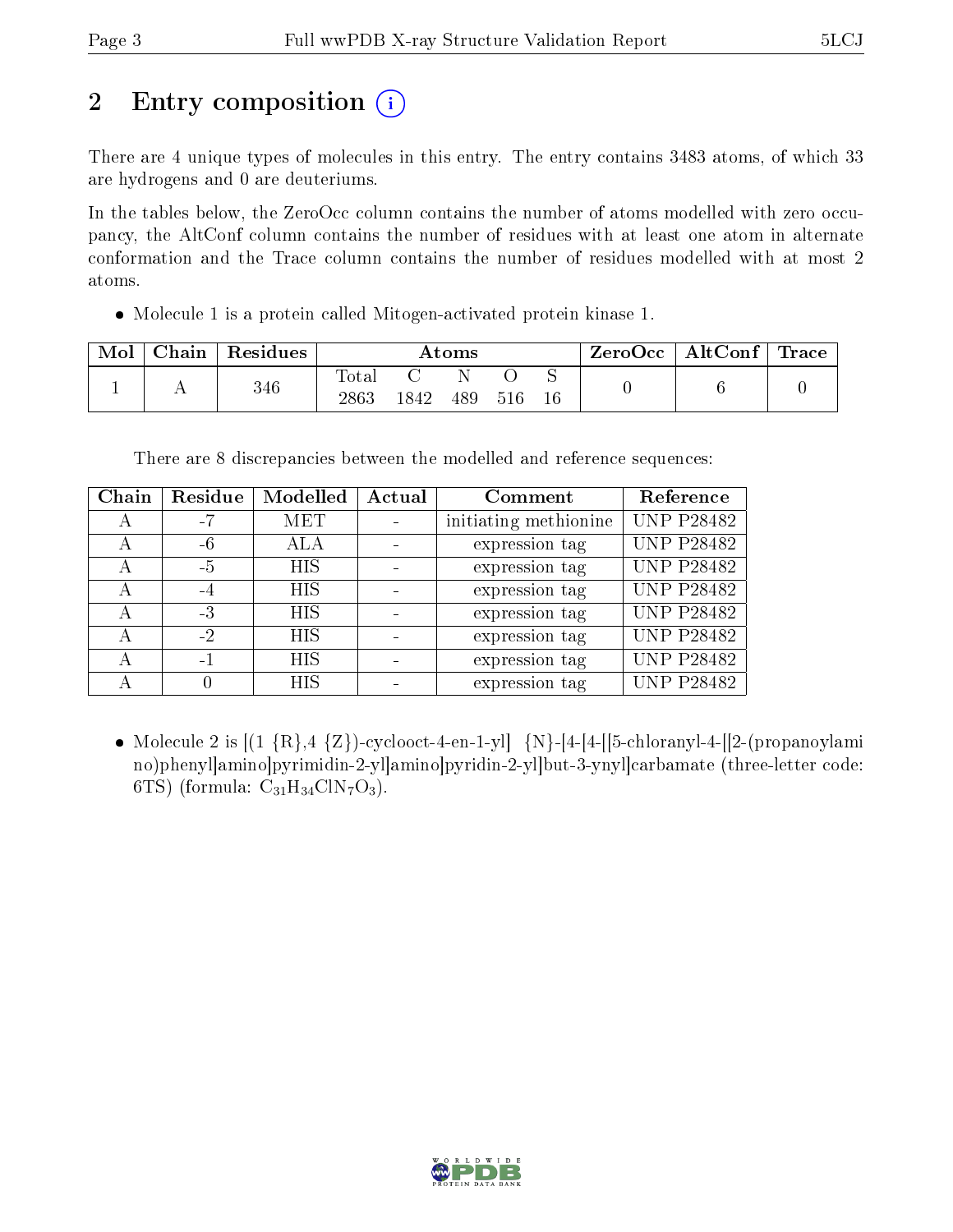

| Mol | Chain   Residues | $\rm{Atoms}$   |  |         |  | $\mathsf{ZeroOcc} \mid \mathsf{AltConf} \mid$ |  |  |  |
|-----|------------------|----------------|--|---------|--|-----------------------------------------------|--|--|--|
|     |                  | Total C Cl H N |  | 31 1 33 |  |                                               |  |  |  |

 $\bullet$  Molecule 3 is SULFATE ION (three-letter code: SO4) (formula:  $\mathrm{O}_4\mathrm{S}$ ).



|  | $\text{Mol}$   Chain   Residues | Atoms     | ZeroOcc   AltConf |
|--|---------------------------------|-----------|-------------------|
|  |                                 | Total O S |                   |
|  |                                 | Total O S |                   |

• Molecule 4 is water.

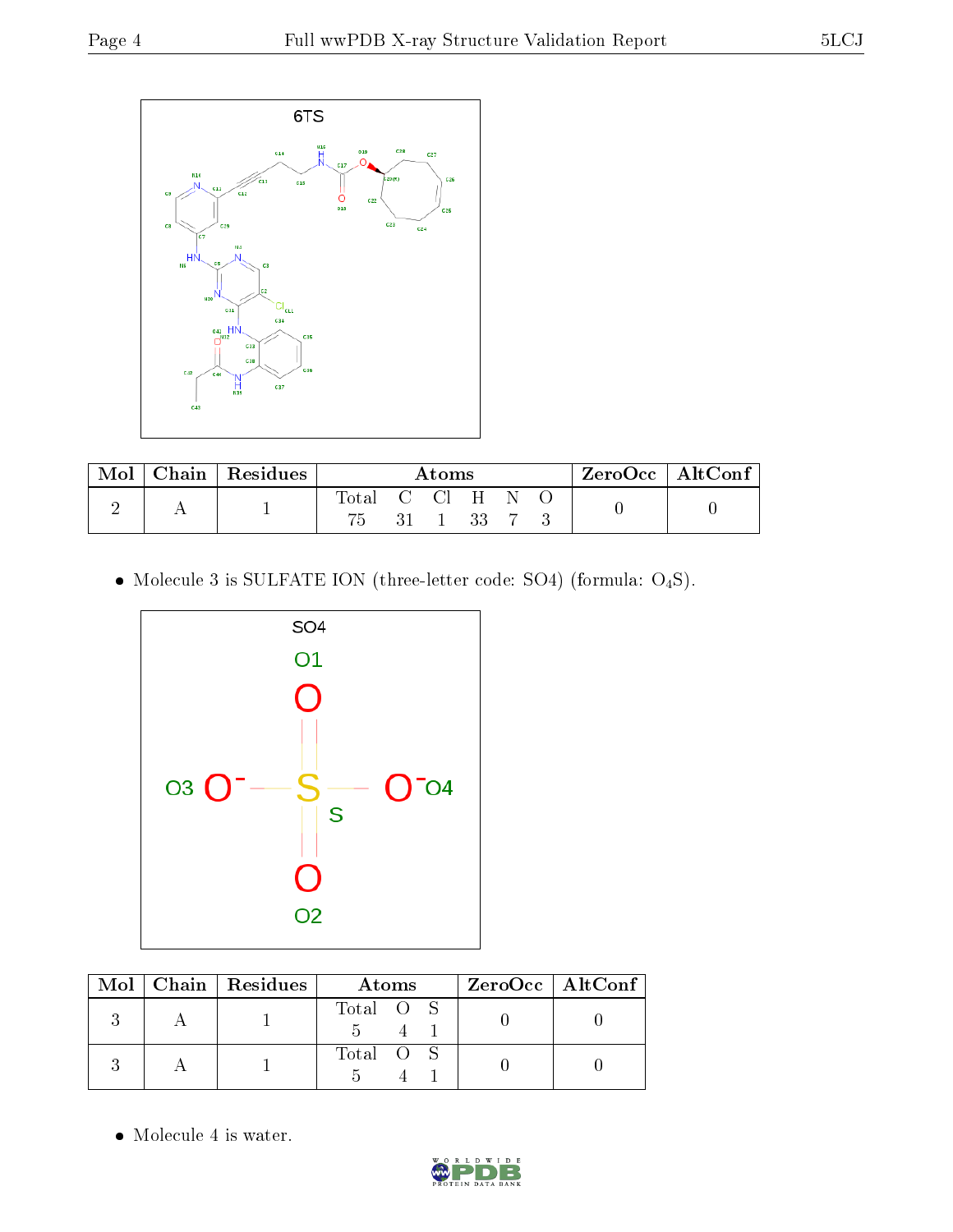|  | $\text{Mol}$   Chain   Residues | Atoms               | $\rm ZeroOcc$   AltConf |  |
|--|---------------------------------|---------------------|-------------------------|--|
|  | 535                             | Total<br>535<br>535 |                         |  |

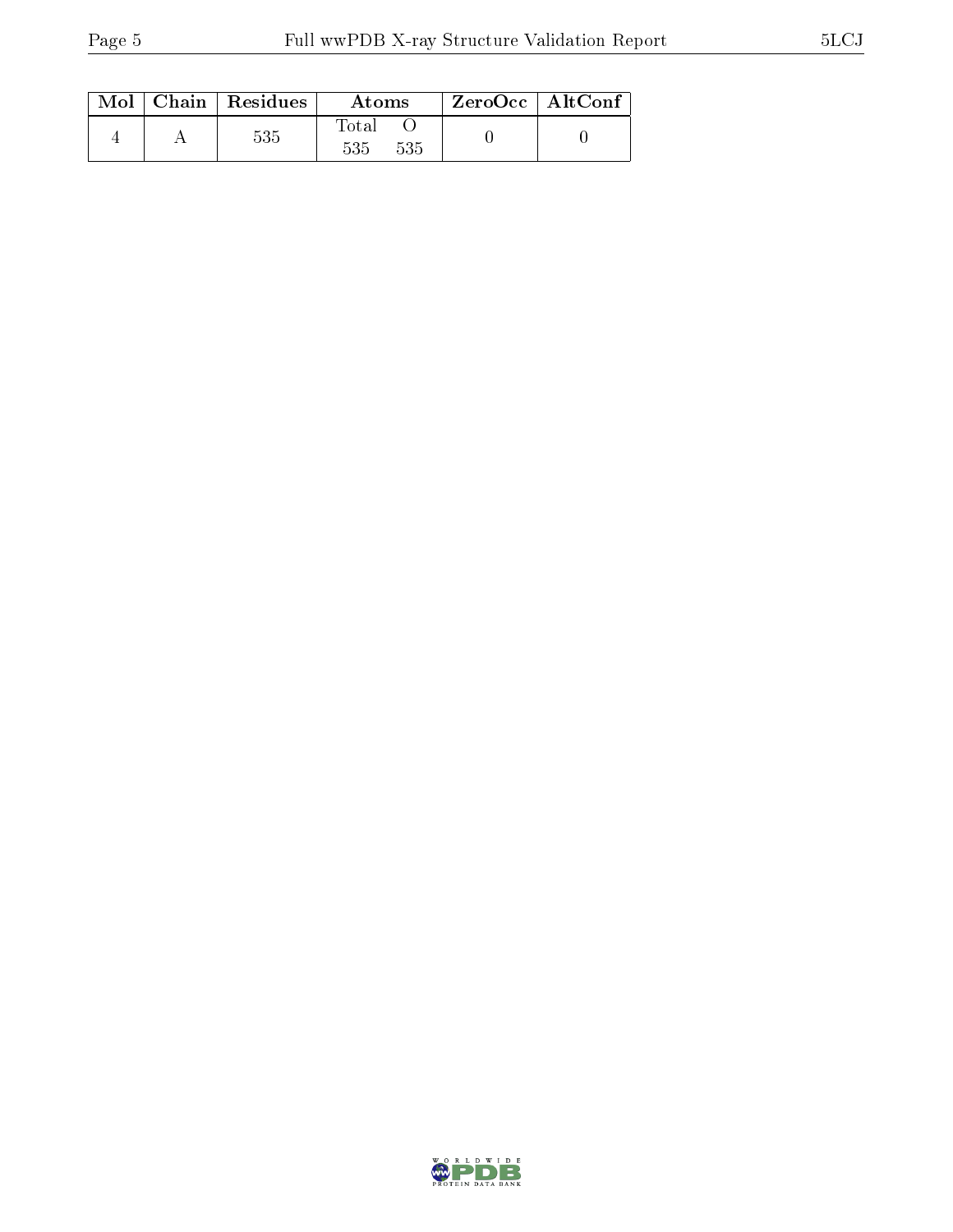# 3 Residue-property plots  $(i)$

These plots are drawn for all protein, RNA and DNA chains in the entry. The first graphic for a chain summarises the proportions of the various outlier classes displayed in the second graphic. The second graphic shows the sequence view annotated by issues in geometry and electron density. Residues are color-coded according to the number of geometric quality criteria for which they contain at least one outlier: green  $= 0$ , yellow  $= 1$ , orange  $= 2$  and red  $= 3$  or more. A red dot above a residue indicates a poor fit to the electron density (RSRZ  $> 2$ ). Stretches of 2 or more consecutive residues without any outlier are shown as a green connector. Residues present in the sample, but not in the model, are shown in grey.

• Molecule 1: Mitogen-activated protein kinase 1



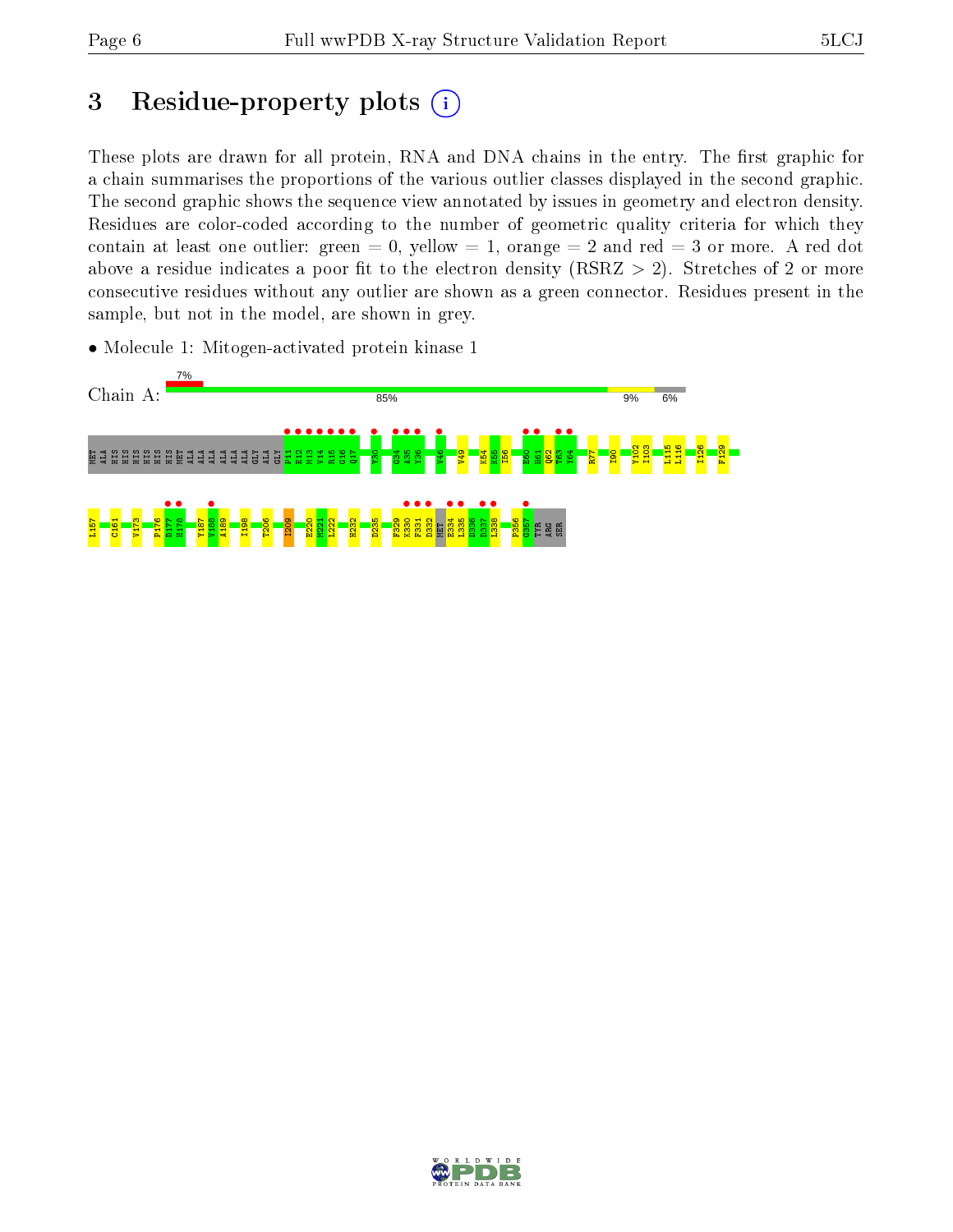# 4 Data and refinement statistics  $(i)$

| Property                                                         | Value                                              | Source     |
|------------------------------------------------------------------|----------------------------------------------------|------------|
| Space group                                                      | P 1 21 1                                           | Depositor  |
| Cell constants                                                   | $70.81\text{\AA}$<br>48.73Å<br>$60.21\text{\AA}$   | Depositor  |
| a, b, c, $\alpha$ , $\beta$ , $\gamma$                           | $109.18^\circ$<br>$90.00^\circ$<br>$90.00^{\circ}$ |            |
| Resolution $(A)$                                                 | $26.67 - 1.78$                                     | Depositor  |
|                                                                  | 30.05<br>$-1.78$                                   | <b>EDS</b> |
| % Data completeness                                              | 86.9 (26.67-1.78)                                  | Depositor  |
| (in resolution range)                                            | 87.0 (30.05-1.78)                                  | <b>EDS</b> |
| $R_{merge}$                                                      | 0.04                                               | Depositor  |
| $\mathrm{R}_{sym}$                                               | (Not available)                                    | Depositor  |
| $\langle I/\sigma(I) \rangle^{-1}$                               | $1.85$ (at 1.78Å)                                  | Xtriage    |
| Refinement program                                               | <b>BUSTER 2.11.6</b>                               | Depositor  |
| $R, R_{free}$                                                    | 0.162<br>, 0.212                                   | Depositor  |
|                                                                  | $0.163$ ,<br>0.216                                 | DCC        |
| $\mathcal{R}_{free}$ test set                                    | 1678 reflections $(5.23\%)$                        | wwPDB-VP   |
| Wilson B-factor $(A^2)$                                          | 23.7                                               | Xtriage    |
| Anisotropy                                                       | 0.233                                              | Xtriage    |
| Bulk solvent $k_{sol}(\text{e}/\text{A}^3), B_{sol}(\text{A}^2)$ | 0.33, 71.0                                         | <b>EDS</b> |
| L-test for $\mathrm{twinning}^2$                                 | $< L >$ = 0.49, $< L^2 >$ = 0.32                   | Xtriage    |
| Estimated twinning fraction                                      | $\overline{\text{No}}$ twinning to report.         | Xtriage    |
| $F_o, F_c$ correlation                                           | 0.97                                               | <b>EDS</b> |
| Total number of atoms                                            | 3483                                               | wwPDB-VP   |
| Average B, all atoms $(A^2)$                                     | 35.0                                               | wwPDB-VP   |

Xtriage's analysis on translational NCS is as follows: The largest off-origin peak in the Patterson function is  $7.87\%$  of the height of the origin peak. No significant pseudotranslation is detected.

<sup>&</sup>lt;sup>2</sup>Theoretical values of  $\langle |L| \rangle$ ,  $\langle L^2 \rangle$  for acentric reflections are 0.5, 0.333 respectively for untwinned datasets, and 0.375, 0.2 for perfectly twinned datasets.



<span id="page-6-1"></span><span id="page-6-0"></span><sup>1</sup> Intensities estimated from amplitudes.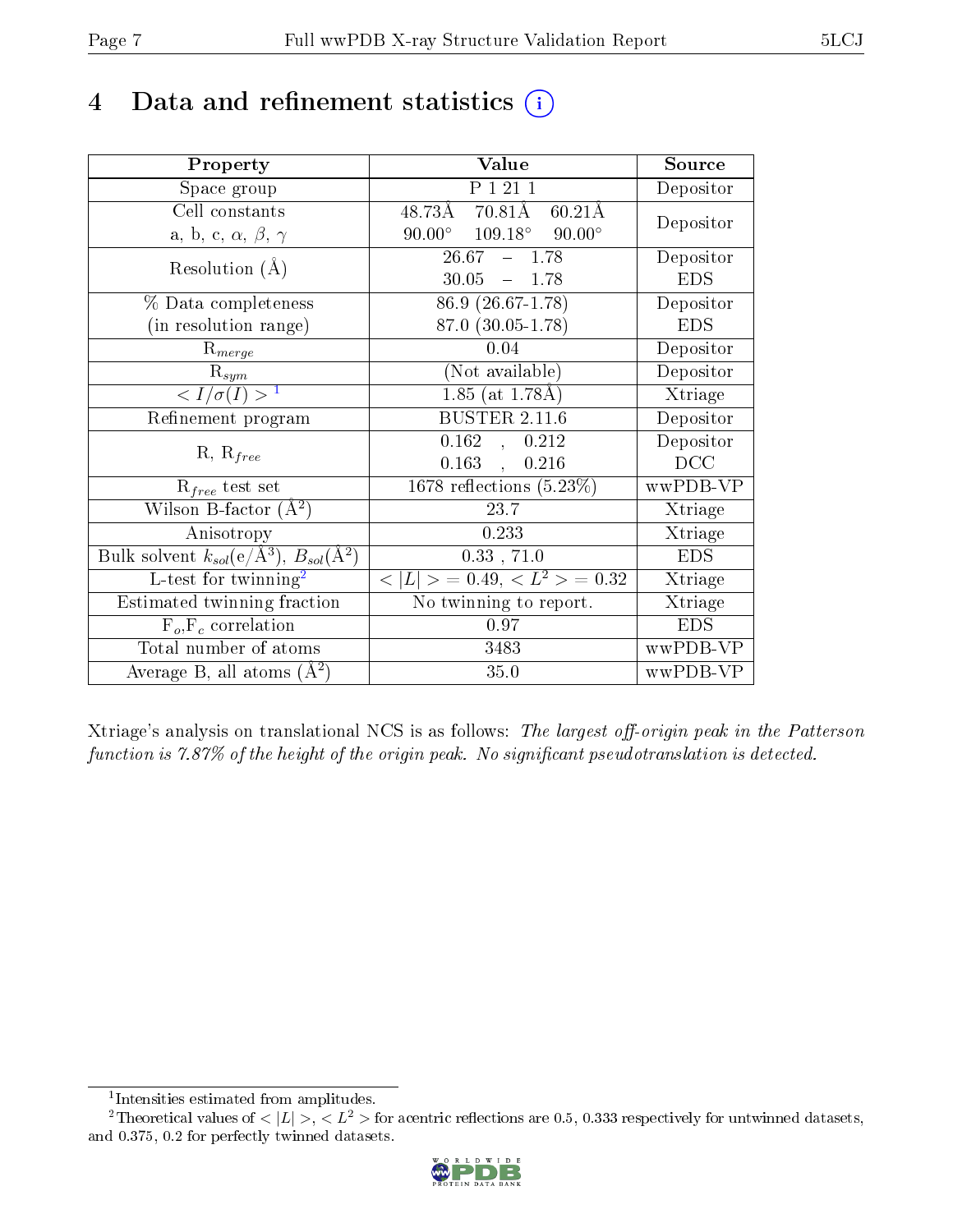# 5 Model quality  $(i)$

### 5.1 Standard geometry  $(i)$

Bond lengths and bond angles in the following residue types are not validated in this section: CME, SO4, 6TS

The Z score for a bond length (or angle) is the number of standard deviations the observed value is removed from the expected value. A bond length (or angle) with  $|Z| > 5$  is considered an outlier worth inspection. RMSZ is the root-mean-square of all Z scores of the bond lengths (or angles).

| $Mol$   Chain |      | Bond lengths                    | Bond angles |        |  |
|---------------|------|---------------------------------|-------------|--------|--|
|               |      | RMSZ $ #Z  > 5$ RMSZ $ #Z  > 5$ |             |        |  |
|               | 0.66 | 0/2938                          | 0.66        | 0/3977 |  |

There are no bond length outliers.

There are no bond angle outliers.

There are no chirality outliers.

There are no planarity outliers.

### 5.2 Too-close contacts  $(i)$

In the following table, the Non-H and H(model) columns list the number of non-hydrogen atoms and hydrogen atoms in the chain respectively. The H(added) column lists the number of hydrogen atoms added and optimized by MolProbity. The Clashes column lists the number of clashes within the asymmetric unit, whereas Symm-Clashes lists symmetry related clashes.

|  |      |      | Mol   Chain   Non-H   H(model)   H(added)   Clashes   Symm-Clashes |
|--|------|------|--------------------------------------------------------------------|
|  | 2863 | 2885 |                                                                    |
|  |      |      |                                                                    |
|  |      |      |                                                                    |
|  | 535  |      |                                                                    |
|  | 3450 | 2885 |                                                                    |

The all-atom clashscore is defined as the number of clashes found per 1000 atoms (including hydrogen atoms). The all-atom clashscore for this structure is 3.

All (18) close contacts within the same asymmetric unit are listed below, sorted by their clash magnitude.

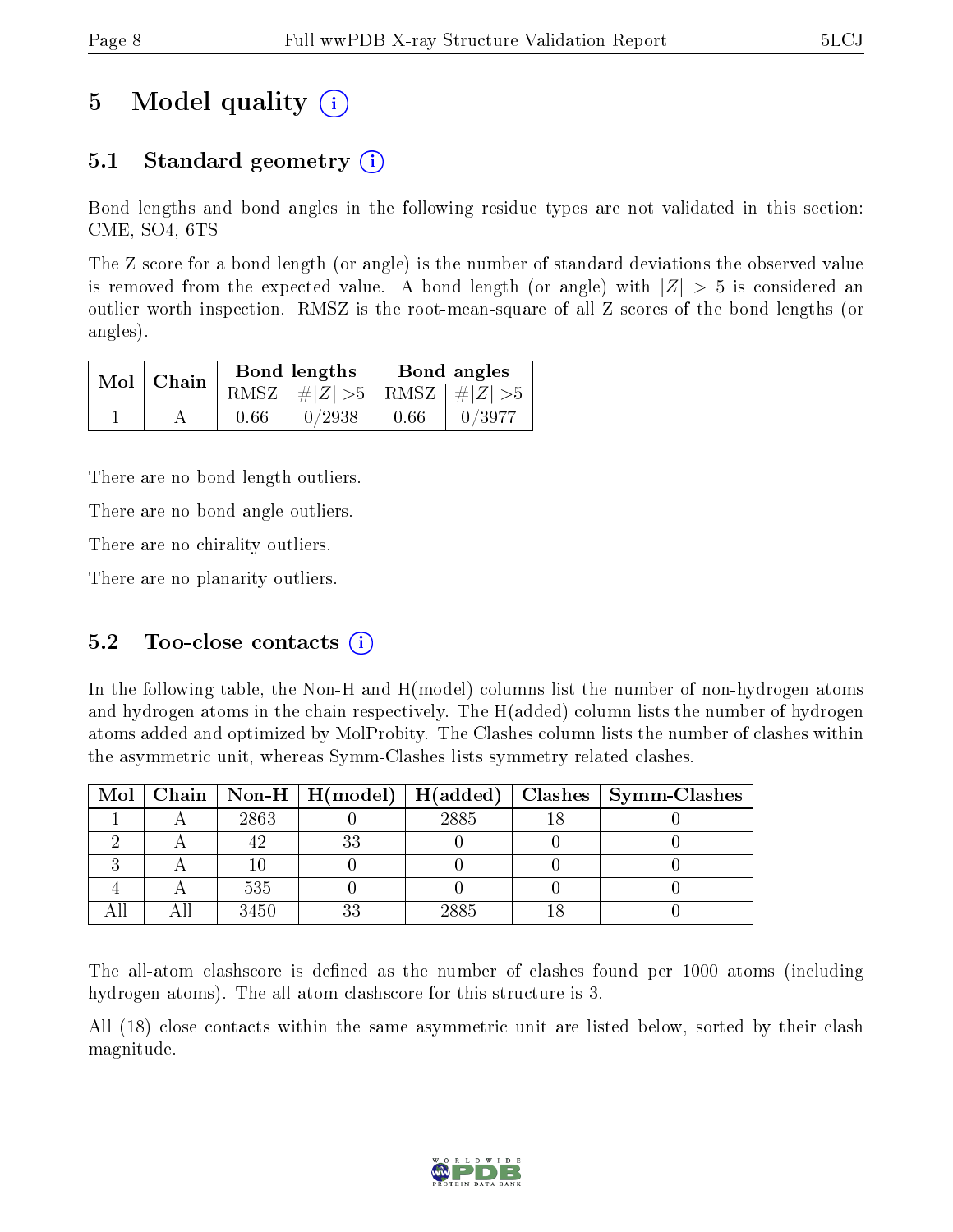| Atom-1               | Atom-2               | Interatomic<br>distance $(A)$ | Clash<br>overlap $(\AA)$ |
|----------------------|----------------------|-------------------------------|--------------------------|
| 1: A:173: VAL:HGI1   | 1: A:331: PHE: HA    | 1.84                          | 0.59                     |
| 1: A:187: TYR: HE2   | 1:A:189:ALA:HB3      | 1.69                          | 0.57                     |
| 1: A:56: ILE: HD12   | 1:A:103:ILE:HD12     | 1.86                          | 0.56                     |
| 1: A: 335: LEU: HA   | 1: A: 338: LEU: HD12 | 1.92                          | 0.51                     |
| 1: A: 187: TYR: CE2  | 1:A:189:ALA:HB3      | 2.48                          | 0.49                     |
| 1: A:331: PHE:O      | 1: A: 332: ASP: HB2  | 2.15                          | 0.46                     |
| 1:A:129:PHE:HE1      | 1: A:161: CME: HB2   | 1.80                          | 0.46                     |
| 1: A:54:LYS:HE3      | 1: A:56: ILE: HDI1   | 1.98                          | 0.46                     |
| 1:A:198:ILE:HD11     | 1: A:209: ILE: HDI1  | 1.99                          | 0.44                     |
| 1: A:90: ILE: HB     | 1: A: 102: TYR: HB2  | 2.00                          | 0.43                     |
| 1: A: 116: LEU: HD13 | 1: A:220: GLU: HG2   | 2.01                          | 0.43                     |
| 1:A:232:HIS:CD2      | 1: A: 235: ASP: HB2  | 2.53                          | 0.43                     |
| 1:A:77:ARG:HH22      | 1: A: 330: LYS: HG2  | 1.84                          | 0.43                     |
| 1: A: 115: LEU: HD22 | 1: A: 157: LEU: HD13 | 2.01                          | 0.42                     |
| 1:A:176:PRO:HA       | 1: A:206:THR:HG22    | 2.02                          | 0.41                     |
| 1:A:126:ILE:HD13     | 1: A:222:LEU:HD23    | 2.03                          | 0.41                     |
| 1:A:332:ASP:HB3      | 1: A: 334: GLU: N    | 2.36                          | 0.41                     |
| 1:A:173:VAL:HB       | 1:A:332:ASP:H        | 1.86                          | 0.40                     |

There are no symmetry-related clashes.

### 5.3 Torsion angles (i)

#### 5.3.1 Protein backbone (i)

In the following table, the Percentiles column shows the percent Ramachandran outliers of the chain as a percentile score with respect to all X-ray entries followed by that with respect to entries of similar resolution.

The Analysed column shows the number of residues for which the backbone conformation was analysed, and the total number of residues.

| Mol Chain |                                                                    | Analysed   Favoured   Allowed   Outliers   Percentiles |  |                           |  |
|-----------|--------------------------------------------------------------------|--------------------------------------------------------|--|---------------------------|--|
|           | $\mid$ 347/368 (94%) $\mid$ 335 (96%) $\mid$ 11 (3%) $\mid$ 1 (0%) |                                                        |  | $\vert 41 \vert \vert 25$ |  |

All (1) Ramachandran outliers are listed below:

| Mol | Chain   Res |     | 'Type |  |
|-----|-------------|-----|-------|--|
|     |             | 356 | PRC.  |  |

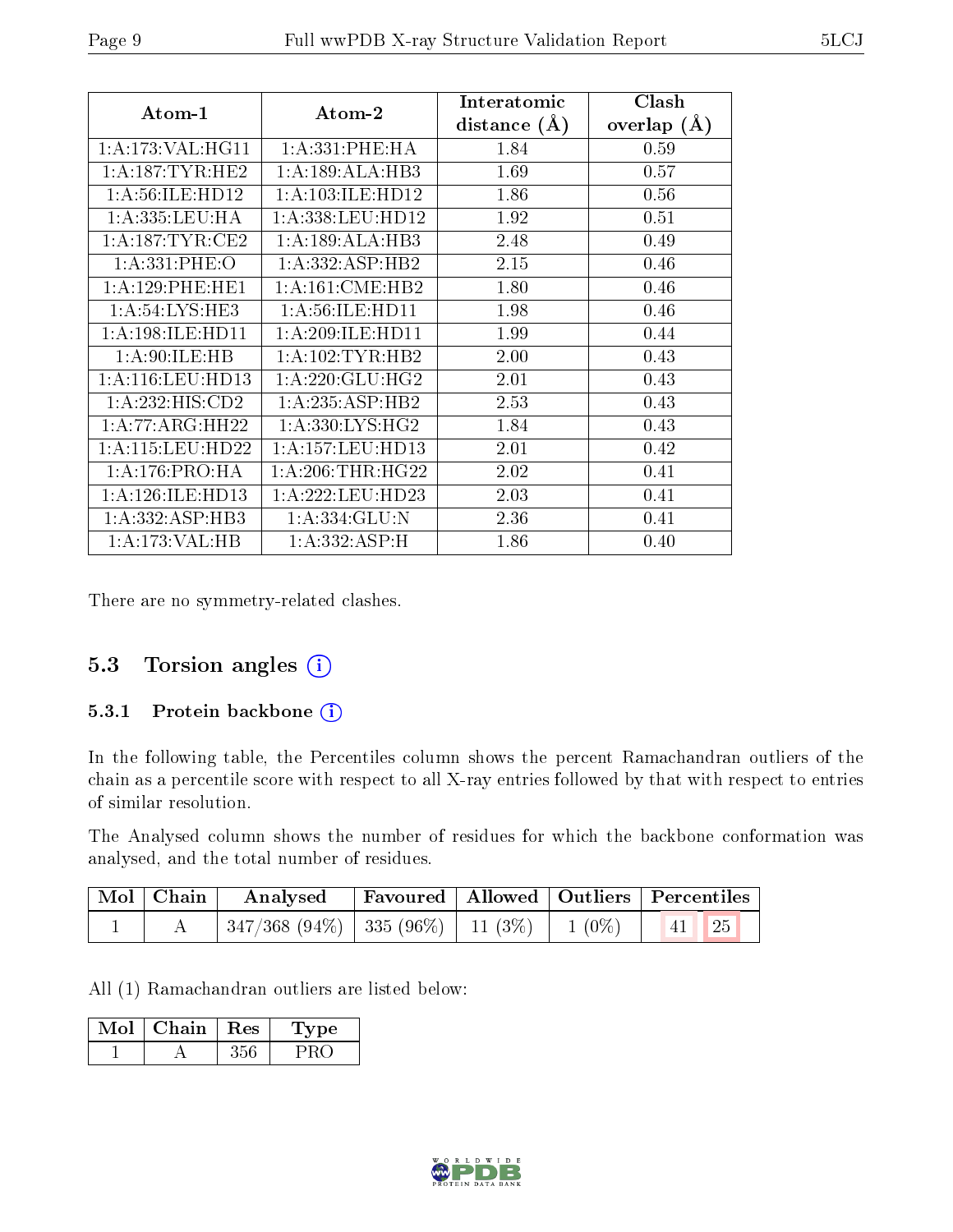#### 5.3.2 Protein sidechains  $(i)$

In the following table, the Percentiles column shows the percent sidechain outliers of the chain as a percentile score with respect to all X-ray entries followed by that with respect to entries of similar resolution.

The Analysed column shows the number of residues for which the sidechain conformation was analysed, and the total number of residues.

| $\mid$ Mol $\mid$ Chain $\mid$ | Analysed Rotameric   Outliers   Percentiles                      |  |       |  |
|--------------------------------|------------------------------------------------------------------|--|-------|--|
|                                | $\mid 317/324 \; (98\%) \mid 313 \; (99\%) \mid 4 \; (1\%) \mid$ |  | 69 59 |  |

All (4) residues with a non-rotameric sidechain are listed below:

| Mol | Chain | Res | Type       |
|-----|-------|-----|------------|
|     |       | 49  | VAL        |
|     |       | 62  | <b>GLN</b> |
|     |       | 209 | H.E        |
|     |       | 329 | PHE        |

Some sidechains can be flipped to improve hydrogen bonding and reduce clashes. All (8) such sidechains are listed below:

| Mol | Chain | Res | <b>Type</b>           |
|-----|-------|-----|-----------------------|
|     |       | 17  | <b>GLN</b>            |
|     | А     | 45  | <b>ASN</b>            |
| 1   | A     | 47  | <b>ASN</b>            |
|     | А     | 62  | <b>GLN</b>            |
|     |       | 66  | <b>GLN</b>            |
|     | А     | 178 | <b>HIS</b>            |
|     |       | 249 | <b>GLN</b>            |
|     |       | 253 | $\overline{\rm{ASN}}$ |

#### 5.3.3 RNA (1)

There are no RNA molecules in this entry.

### 5.4 Non-standard residues in protein, DNA, RNA chains (i)

1 non-standard protein/DNA/RNA residue is modelled in this entry.

In the following table, the Counts columns list the number of bonds (or angles) for which Mogul statistics could be retrieved, the number of bonds (or angles) that are observed in the model and the number of bonds (or angles) that are defined in the Chemical Component Dictionary. The

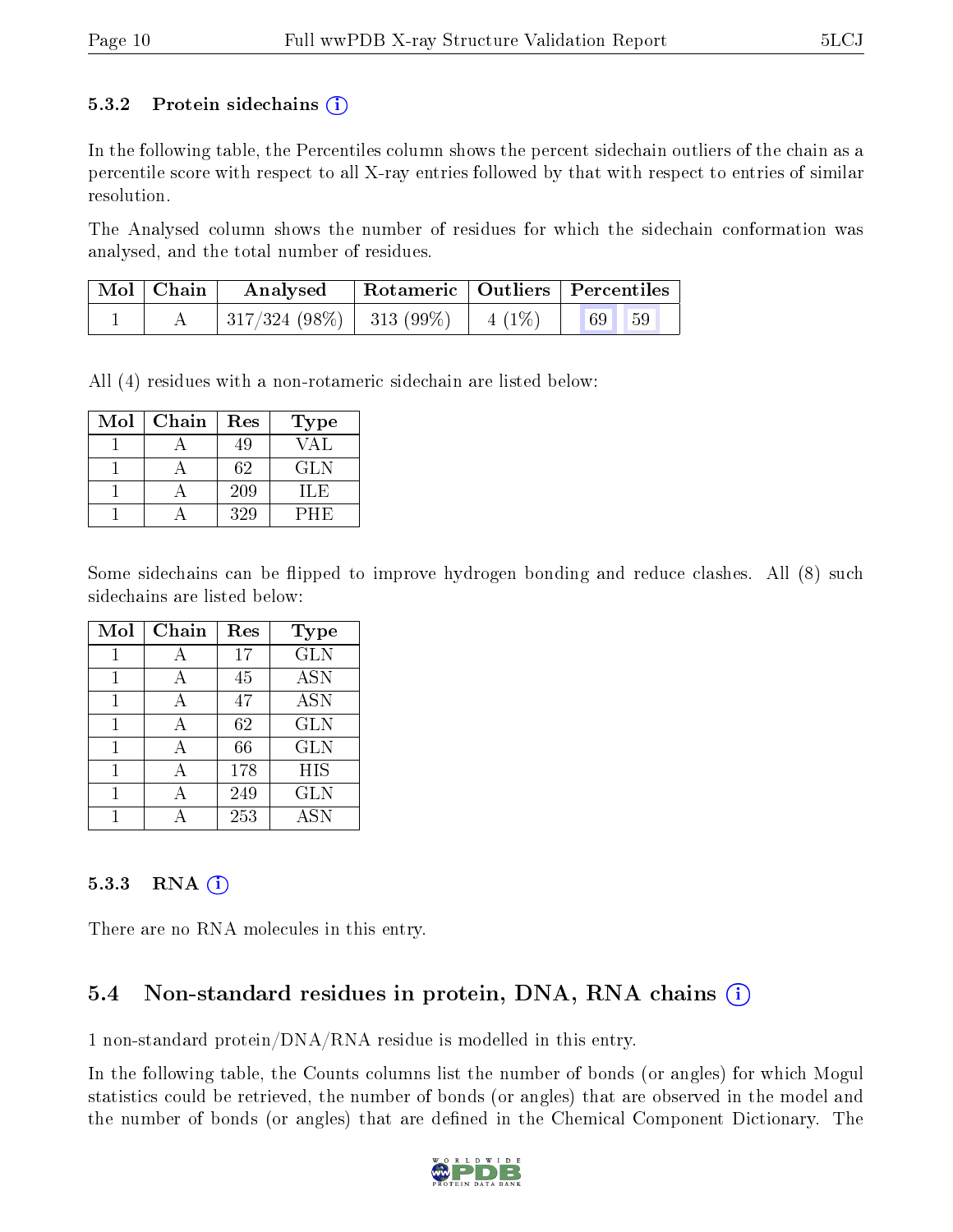Link column lists molecule types, if any, to which the group is linked. The Z score for a bond length (or angle) is the number of standard deviations the observed value is removed from the expected value. A bond length (or angle) with  $|Z| > 2$  is considered an outlier worth inspection. RMSZ is the root-mean-square of all Z scores of the bond lengths (or angles).

| Mol | Type       | $\mid$ Chain $\mid$ Res |     | Link |        | Bond lengths                      |                                                     |        | Bond angles |         |
|-----|------------|-------------------------|-----|------|--------|-----------------------------------|-----------------------------------------------------|--------|-------------|---------|
|     |            |                         |     |      | Counts | $^{\mathrm{+}}$ RMSZ $\mathrm{+}$ | $\left  \frac{1}{2} \right  \leq 2$   Counts   RMSZ |        |             | $\# Z $ |
|     | <b>CME</b> |                         | 161 |      | 8,9,10 | 0.56                              |                                                     | 5,9,11 | 0.63        |         |

In the following table, the Chirals column lists the number of chiral outliers, the number of chiral centers analysed, the number of these observed in the model and the number defined in the Chemical Component Dictionary. Similar counts are reported in the Torsion and Rings columns. '-' means no outliers of that kind were identified.

|            |     |  | Mol   Type   Chain   Res   Link   Chirals   Torsions   Rings |  |
|------------|-----|--|--------------------------------------------------------------|--|
| <b>CME</b> | 161 |  | 0/5/8/10                                                     |  |

There are no bond length outliers.

There are no bond angle outliers.

There are no chirality outliers.

There are no torsion outliers.

There are no ring outliers.

1 monomer is involved in 1 short contact:

|  |           | Mol   Chain   Res   Type   Clashes   Symm-Clashes |
|--|-----------|---------------------------------------------------|
|  | 161 L CME |                                                   |

#### 5.5 Carbohydrates  $(i)$

There are no carbohydrates in this entry.

### 5.6 Ligand geometry  $(i)$

3 ligands are modelled in this entry.

In the following table, the Counts columns list the number of bonds (or angles) for which Mogul statistics could be retrieved, the number of bonds (or angles) that are observed in the model and the number of bonds (or angles) that are dened in the Chemical Component Dictionary. The Link column lists molecule types, if any, to which the group is linked. The Z score for a bond length (or angle) is the number of standard deviations the observed value is removed from the expected value. A bond length (or angle) with  $|Z| > 2$  is considered an outlier worth inspection. RMSZ is the root-mean-square of all Z scores of the bond lengths (or angles).

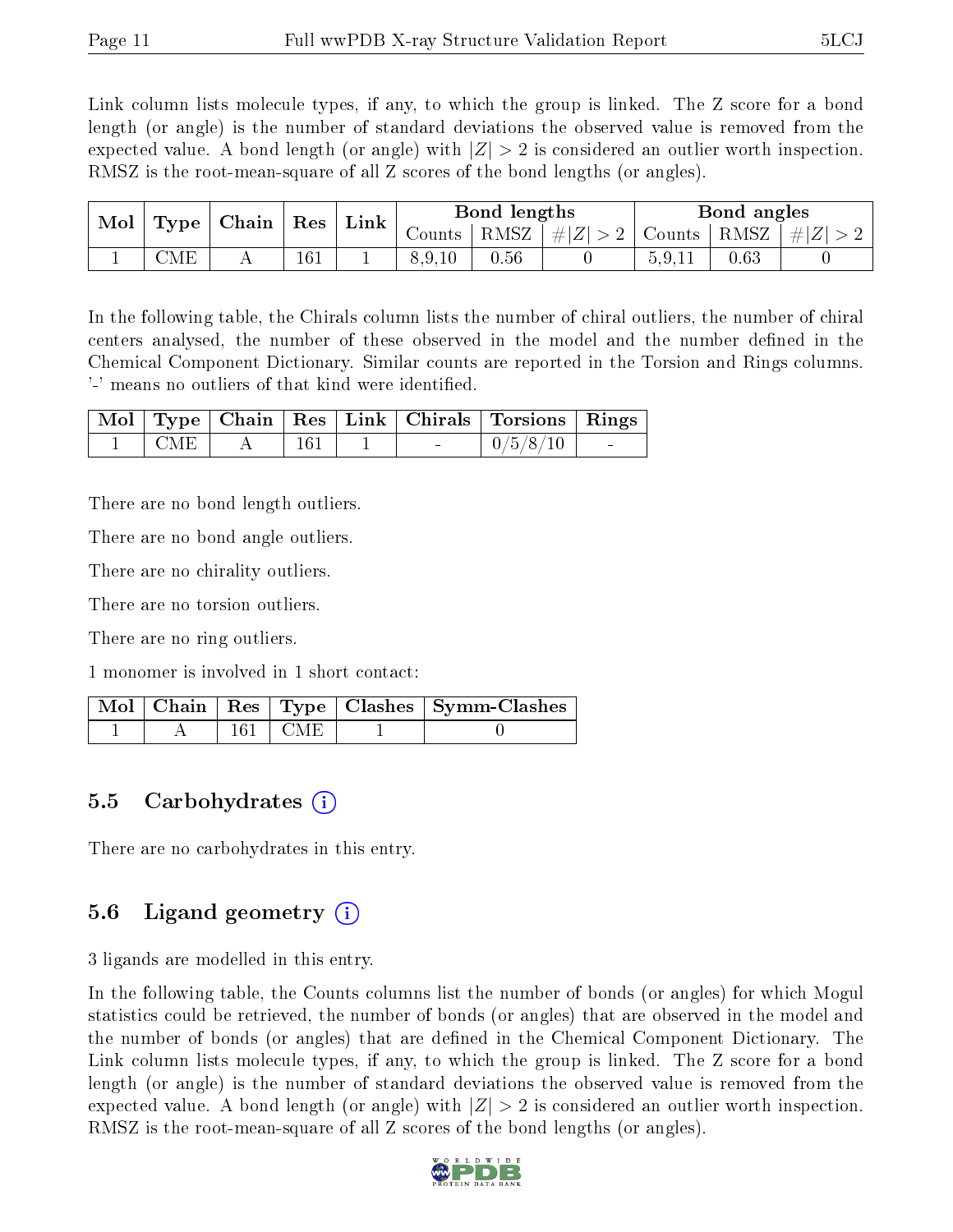| Mol    | Type            | $\parallel$ Chain $\parallel$ | ${\rm Res}$ | Link            |          | Bond lengths |             |          | Bond angles |             |
|--------|-----------------|-------------------------------|-------------|-----------------|----------|--------------|-------------|----------|-------------|-------------|
|        |                 |                               |             |                 | Counts   | RMSZ         | # $ Z  > 2$ | Counts   | RMSZ        | Z  <br>$>2$ |
| ച      | 6TS             |                               | 401         |                 | 43,45,45 | 0.44         |             | 51,58,58 | 0.70        | $(1\%)$     |
| ച<br>Ű | SO <sub>4</sub> |                               | 403         | $\blacksquare$  | 4.4.4    | 0.25         |             | 6.6.6    | 0.10        |             |
| J.     | SO <sub>4</sub> |                               | 402         | $\qquad \qquad$ | 4.4.4    | 0.16         |             | 6.6.6    | 0.18        |             |

In the following table, the Chirals column lists the number of chiral outliers, the number of chiral centers analysed, the number of these observed in the model and the number defined in the Chemical Component Dictionary. Similar counts are reported in the Torsion and Rings columns. '-' means no outliers of that kind were identified.

|     |  |  | $\lceil$ Mol $\lceil$ Type $\lceil$ Chain $\lceil$ Res $\lceil$ Link $\lceil$ Chirals $\lceil$ Torsions | $\parallel$ Rings |
|-----|--|--|---------------------------------------------------------------------------------------------------------|-------------------|
| 6TS |  |  | $\mid$ 2/25/36/36 $\mid$ 0/4/4/4 $\mid$                                                                 |                   |

There are no bond length outliers.

All (1) bond angle outliers are listed below:

|  |  | $\sqrt{\text{Mol}}$ Chain Res $\sqrt{\text{Type}}$ Atoms | $\vert$ Observed $({}^o)$ $\vert$ Ideal $({}^o)$ |        |
|--|--|----------------------------------------------------------|--------------------------------------------------|--------|
|  |  | $401$   6TS   C2-C3-N4   -2.02                           | 121-10                                           | 122.84 |

There are no chirality outliers.

All (2) torsion outliers are listed below:

| $Mol$   Chain   Res   Type |     |     | Atoms                                                              |
|----------------------------|-----|-----|--------------------------------------------------------------------|
|                            | 401 | 6TS | $\mid$ C13-C14-C15-N16                                             |
|                            | 401 | 6TS | C <sub>38</sub> -C <sub>33</sub> -N <sub>32</sub> -C <sub>31</sub> |

There are no ring outliers.

No monomer is involved in short contacts.

The following is a two-dimensional graphical depiction of Mogul quality analysis of bond lengths, bond angles, torsion angles, and ring geometry for all instances of the Ligand of Interest. In addition, ligands with molecular weight > 250 and outliers as shown on the validation Tables will also be included. For torsion angles, if less then 5% of the Mogul distribution of torsion angles is within 10 degrees of the torsion angle in question, then that torsion angle is considered an outlier. Any bond that is central to one or more torsion angles identified as an outlier by Mogul will be highlighted in the graph. For rings, the root-mean-square deviation (RMSD) between the ring in question and similar rings identified by Mogul is calculated over all ring torsion angles. If the average RMSD is greater than 60 degrees and the minimal RMSD between the ring in question and any Mogul-identified rings is also greater than 60 degrees, then that ring is considered an outlier. The outliers are highlighted in purple. The color gray indicates Mogul did not find sufficient equivalents in the CSD to analyse the geometry.

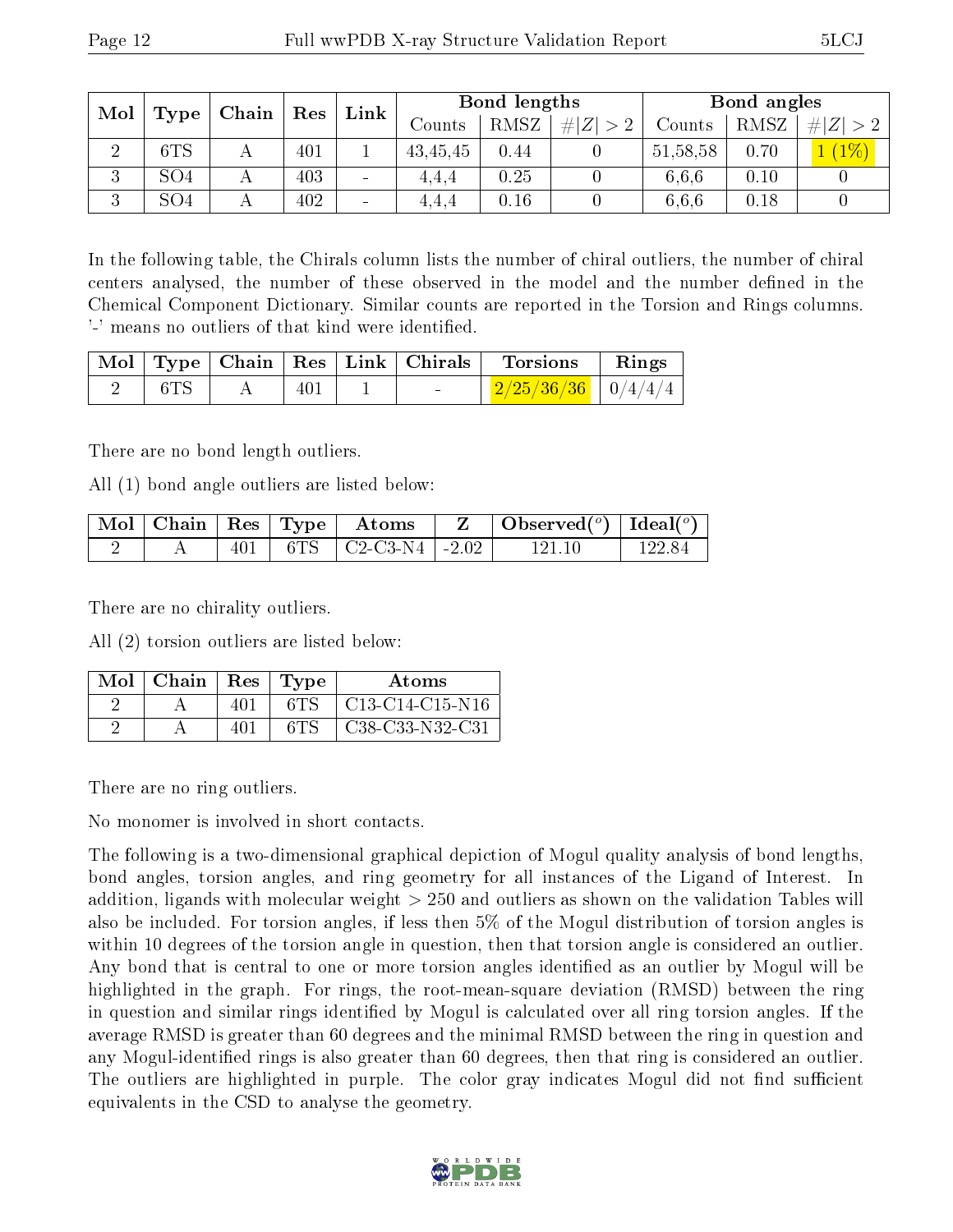

## 5.7 [O](https://www.wwpdb.org/validation/2017/XrayValidationReportHelp#nonstandard_residues_and_ligands)ther polymers (i)

There are no such residues in this entry.

### 5.8 Polymer linkage issues (i)

There are no chain breaks in this entry.

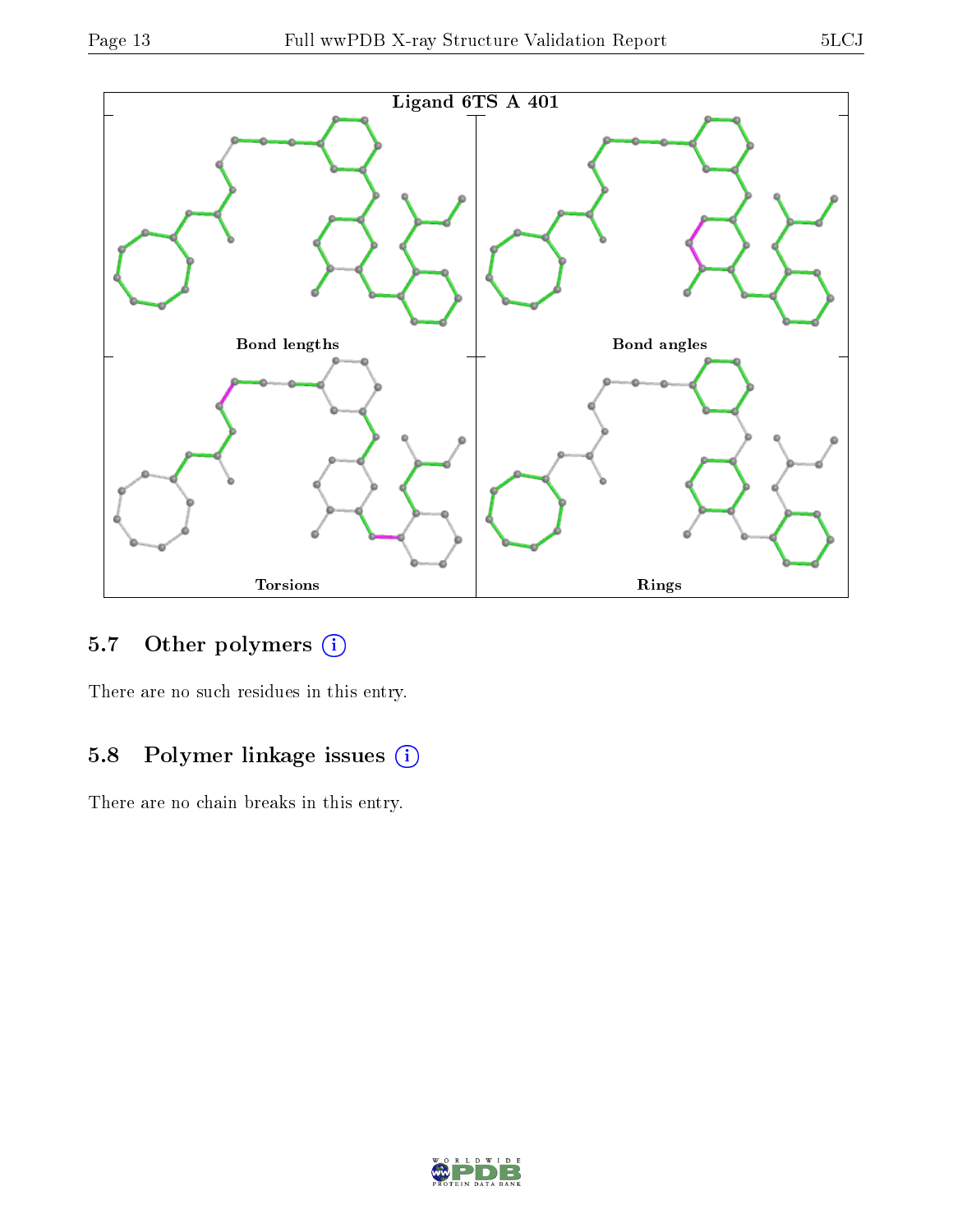## 6 Fit of model and data  $(i)$

### 6.1 Protein, DNA and RNA chains  $(i)$

In the following table, the column labelled  $#RSRZ> 2'$  contains the number (and percentage) of RSRZ outliers, followed by percent RSRZ outliers for the chain as percentile scores relative to all X-ray entries and entries of similar resolution. The OWAB column contains the minimum, median,  $95<sup>th</sup>$  percentile and maximum values of the occupancy-weighted average B-factor per residue. The column labelled ' $Q< 0.9$ ' lists the number of (and percentage) of residues with an average occupancy less than 0.9.

| $\mid$ Mol $\mid$ Chain | Analysed                       | ${ <\hspace{-1.5pt} {\rm RSRZ}\hspace{-1.5pt}>}$ | $\#RSRZ\!\!>\!2$                   | $\vert$ OWAB( $\rm \AA^2)$ $\vert$ Q<0.9 |  |
|-------------------------|--------------------------------|--------------------------------------------------|------------------------------------|------------------------------------------|--|
|                         | $^+$ 345/368 (93%) $\parallel$ | 0.13                                             | 27 (7%)   13   12   13, 28, 65, 99 |                                          |  |

All (27) RSRZ outliers are listed below:

| Mol            | Chain              | Res              | Type                      | <b>RSRZ</b>      |  |
|----------------|--------------------|------------------|---------------------------|------------------|--|
| $\overline{1}$ | $\overline{A}$     | 331              | PHE                       | 7.4              |  |
| $\overline{1}$ | $\overline{\rm A}$ | $\overline{36}$  | <b>TYR</b>                | 5.6              |  |
| $\overline{1}$ | $\overline{A}$     | 64               | <b>TYR</b>                | $\overline{5.1}$ |  |
| $\overline{1}$ | $\overline{A}$     | 332              | <b>ASP</b>                | $4.6\,$          |  |
| $\overline{1}$ | $\overline{\rm A}$ | $\overline{61}$  | $\overline{\mathrm{HIS}}$ | $4.0\,$          |  |
| $\overline{1}$ | $\overline{A}$     | $\overline{60}$  | $\overline{{\rm GLU}}$    | $\overline{3.9}$ |  |
| $\overline{1}$ | $\overline{A}$     | 337              | $\overline{\text{ASP}}$   | $\overline{3.8}$ |  |
| $\overline{1}$ | $\overline{A}$     | 330              | $\overline{\text{LYS}}$   | $\overline{3.7}$ |  |
| $\overline{1}$ | $\overline{\rm A}$ | 357              | $\overline{\text{GLY}}$   | $3.6\,$          |  |
| $\overline{1}$ | $\overline{A}$     | 30               | <b>TYR</b>                | $\overline{3.6}$ |  |
| $\overline{1}$ | $\overline{\rm A}$ | $\overline{335}$ | $\overline{\text{LEU}}$   | $\overline{3.6}$ |  |
| $\overline{1}$ | $\overline{A}$     | $\overline{12}$  | $\overline{\mathrm{GLU}}$ | 3.4              |  |
| $\overline{1}$ | $\overline{A}$     | $\overline{46}$  | <b>VAL</b>                | $\overline{3.3}$ |  |
| $\overline{1}$ | $\overline{\rm A}$ | 338              | <b>LEU</b>                | $\overline{3.3}$ |  |
| $\overline{1}$ | $\overline{A}$     | $\overline{34}$  | $\overline{\text{GLY}}$   | $\overline{2.9}$ |  |
| $\overline{1}$ | $\overline{A}$     | $\overline{15}$  | $\rm{ARG}$                | $\overline{2.8}$ |  |
| $\overline{1}$ | $\overline{A}$     | $\overline{17}$  | $\overline{\text{GLN}}$   | 2.7              |  |
| $\overline{1}$ | $\overline{\rm A}$ | $14\,$           | $\overline{\text{VAL}}$   | 2.6              |  |
| $\overline{1}$ | $\overline{\rm A}$ | $\overline{16}$  | $\overline{\text{GLY}}$   | $\overline{2.6}$ |  |
| $\overline{1}$ | $\overline{A}$     | 334              | $\overline{\text{GLU}}$   | $2.\overline{6}$ |  |
| $\overline{1}$ | $\overline{A}$     | 63               | <b>THR</b>                | 2.4              |  |
| $\overline{1}$ | $\overline{A}$     | $\overline{11}$  | $\overline{\mathrm{PRO}}$ | $\overline{2.3}$ |  |
| $\overline{1}$ | $\overline{\rm A}$ | 178              | $\overline{\rm HIS}$      | $\overline{2.3}$ |  |
| $\overline{1}$ | $\overline{A}$     | $\overline{35}$  | $\overline{\rm ALA}$      | 2.3              |  |
| $\overline{1}$ | $\overline{A}$     | 188              | <b>VAL</b>                | $\overline{2.1}$ |  |
| $\overline{1}$ | $\overline{\rm A}$ | $\overline{13}$  | $\overline{\text{MET}}$   | 2.1              |  |
| $\overline{1}$ | $\overline{\rm A}$ | 177              | $\overline{\rm ASP}$      | 2.1              |  |

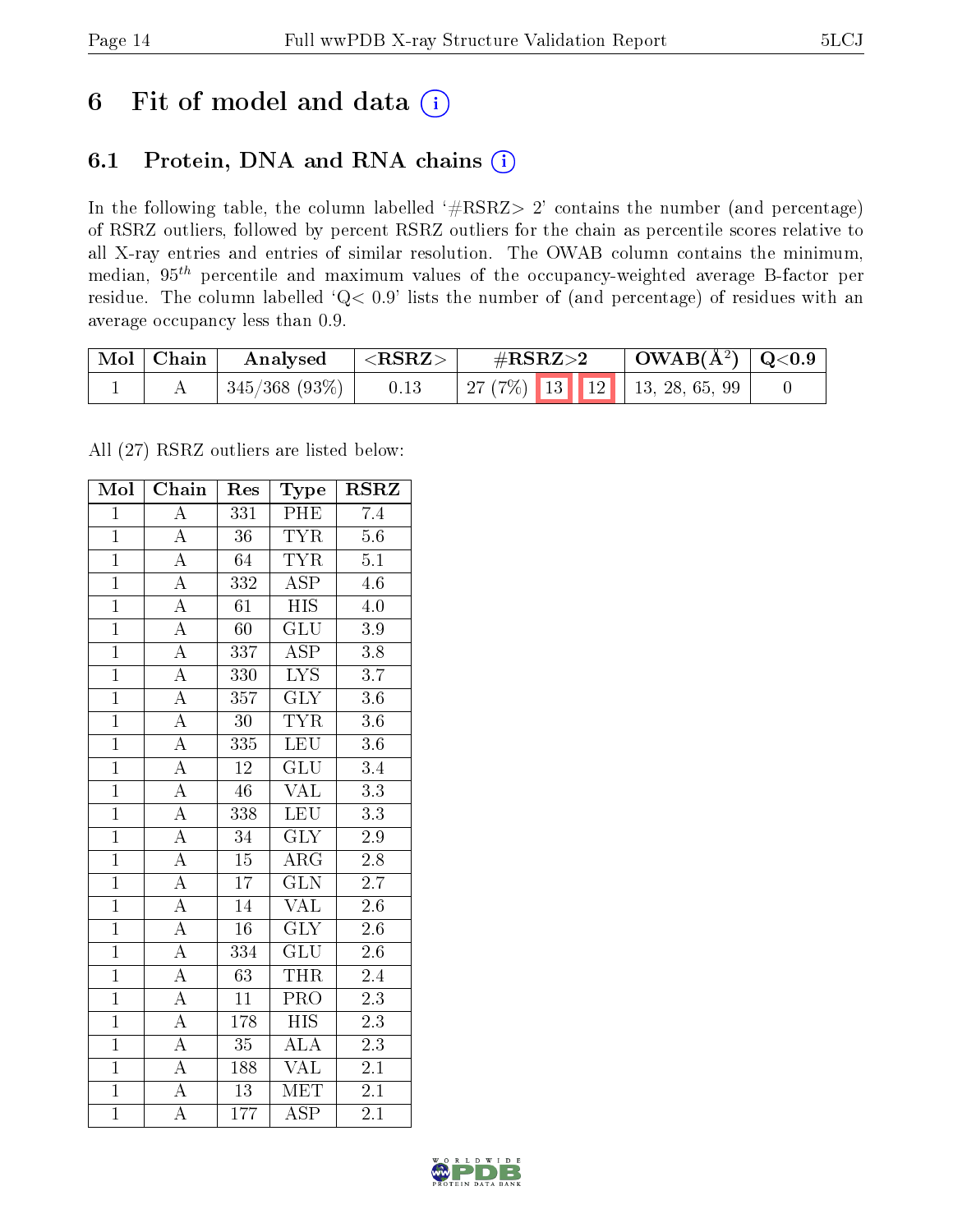#### 6.2 Non-standard residues in protein, DNA, RNA chains  $(i)$

In the following table, the Atoms column lists the number of modelled atoms in the group and the number defined in the chemical component dictionary. The B-factors column lists the minimum, median,  $95<sup>th</sup>$  percentile and maximum values of B factors of atoms in the group. The column labelled  $Q < 0.9$ ' lists the number of atoms with occupancy less than 0.9.

|            |     |       |      |      | $\vert$ Mol $\vert$ Type $\vert$ Chain $\vert$ Res $\vert$ Atoms $\vert$ RSCC $\vert$ RSR $\vert$ B-factors(A <sup>2</sup> ) $\vert$ Q<0.9 |  |
|------------|-----|-------|------|------|--------------------------------------------------------------------------------------------------------------------------------------------|--|
| <b>CME</b> | 161 | 10/11 | 0.96 | 0.07 | 21, 25, 30, 32                                                                                                                             |  |

#### 6.3 Carbohydrates (i)

There are no carbohydrates in this entry.

### 6.4 Ligands  $(i)$

In the following table, the Atoms column lists the number of modelled atoms in the group and the number defined in the chemical component dictionary. The B-factors column lists the minimum, median,  $95<sup>th</sup>$  percentile and maximum values of B factors of atoms in the group. The column labelled  $Q< 0.9$ ' lists the number of atoms with occupancy less than 0.9.

| Mol | $\bf Type$ | Chain | Res | $\vert$ Atoms | $_{\rm RSCC}$ |          | $\overline{R}$ RSR   B-factors( $\AA^2$ ) | $\mathrm{O}{<}0.9$ |
|-----|------------|-------|-----|---------------|---------------|----------|-------------------------------------------|--------------------|
|     | 6TS        |       | 401 | 42/42         | 0.91          | $0.20\,$ | 25,44,91,96                               |                    |
|     | SO4        |       | 402 | 5/5           | 0.94          | 0.15     | 92,92,92,92                               |                    |
|     | SO4        |       | 403 | 5/5           | 0.95          | 0.24     | 75,77,77,78                               |                    |

The following is a graphical depiction of the model fit to experimental electron density of all instances of the Ligand of Interest. In addition, ligands with molecular weight  $> 250$  and outliers as shown on the geometry validation Tables will also be included. Each fit is shown from different orientation to approximate a three-dimensional view.